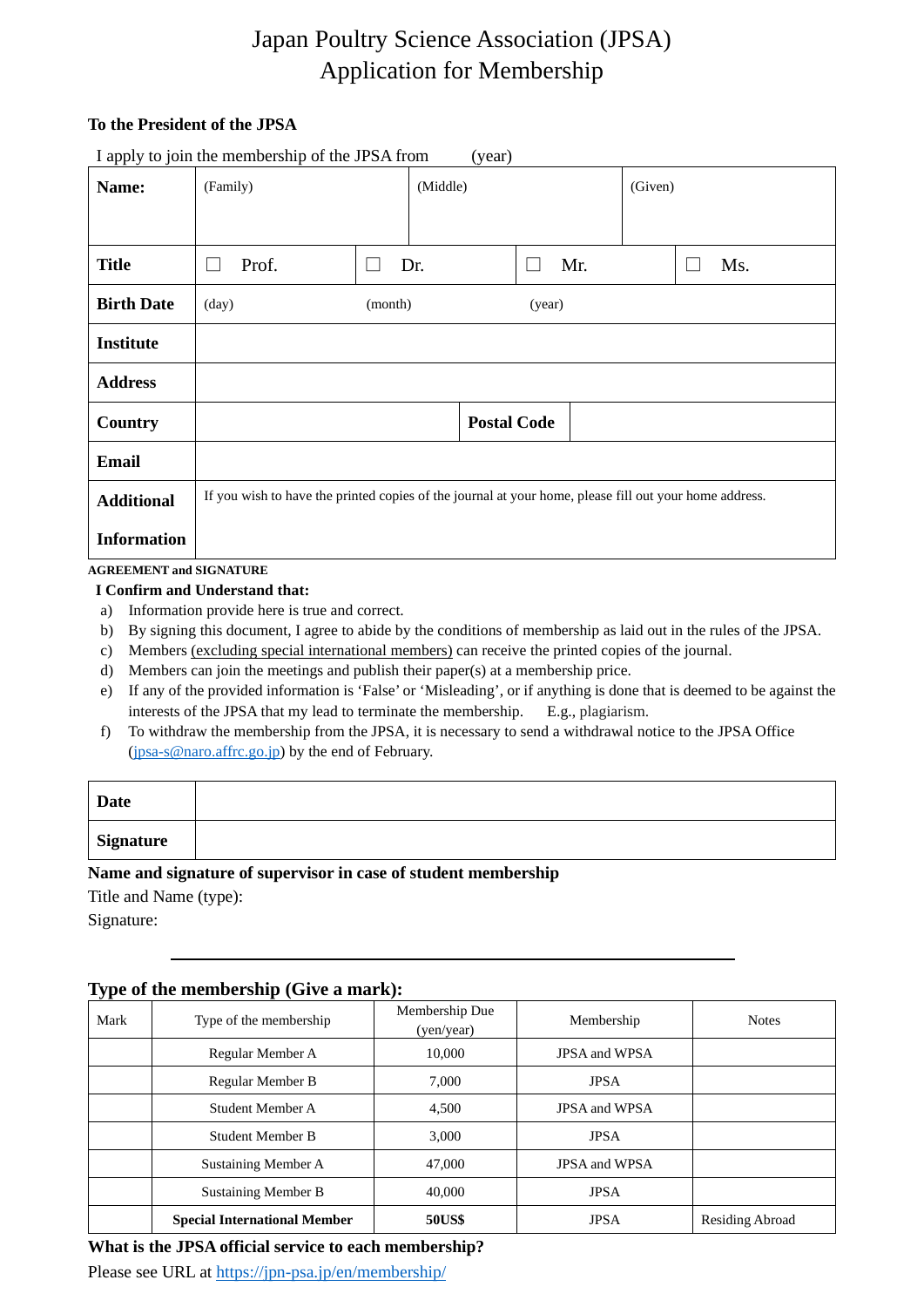#### **Please send this form to:**

Secretarial Office, Japan Poultry Science Association, Institute of Livestock and Grassland Science, NARO 2 Ikenodai, Tsukuba, Ibaraki 305-0901, Japan (E-mail; jpsa-s@naro.affrc.go.jp)

#### **Please send the membership fee to:**

We offer three payment methods; Postal transfer, Bank transfer and PayPal.

## **Postal transfer**

| 00                 | 票<br>取<br>扱<br>认<br>才<br>のないよう記入してください。<br>口座記号<br>百二十<br><b>1円</b><br>万<br>$+$<br>口座記号<br>(右詰で記入)<br>百<br>$+$<br>口座番号<br>千 |   |        |                      |        | 振替払込請求書兼受領証       |                                      |   |       |  |
|--------------------|-----------------------------------------------------------------------------------------------------------------------------|---|--------|----------------------|--------|-------------------|--------------------------------------|---|-------|--|
| U                  | 金<br>5<br>2<br>3<br>9<br>9<br>1<br>O<br>額                                                                                   |   |        |                      |        | 0<br>0            | $\mathsf{S}$<br>1                    | 0 | 3     |  |
| 各票の※印欄は<br>加入者名    | 料<br>Japan Poultry Science Association<br>金                                                                                 |   | 備<br>考 |                      | 口座記号番号 |                   | 9<br>5                               | 9 | 1     |  |
| 通                  | 寮                                                                                                                           |   |        | 記載事項を訂正し<br>切<br>り取ら | 加入者名   |                   | Japan Poultry Science<br>Association |   |       |  |
| 信<br>ご依頼<br>欄      | Please fill in the amount of your remittance.                                                                               |   |        | $\overline{C}$<br>お出 | 金<br>額 | 百<br>千<br>驱       | 1万 1千<br>+                           |   | 百二十二円 |  |
| 人様に<br>٠           | $\overline{\tau}$ zip code                                                                                                  |   |        | た場合は、<br>ださ          | ご      | おなまえ<br>聚<br>Name |                                      |   |       |  |
| お<br>ご<br>UN<br>依  | Address<br>\$<br>こころ                                                                                                        |   |        | U)                   | 依<br>頼 |                   | Address                              |   |       |  |
| 頼                  | Name<br>书                                                                                                                   | 日 |        |                      |        |                   |                                      |   | 様     |  |
| てご記入くださ<br>ᄉ<br>U١ | 様<br>⊢<br>先電話番号                                                                                                             | 附 |        | その箇所に訂正印を押してください     | 料<br>金 | (消費税込み)           | Θ                                    | 附 | 印     |  |
|                    | 裏面の注意事項をお読みください。(ゆうちょ銀行)<br>これより下部には何も記入しないでください。                                                                           | 印 |        |                      | 備      | 円                 |                                      |   |       |  |
|                    |                                                                                                                             |   |        |                      | 考      |                   |                                      |   |       |  |
|                    |                                                                                                                             |   |        |                      |        |                   | この受領証は、大切に保管してください。                  |   |       |  |

#### **Bank transfer**

Account No.: 3060994 (Ordinary Deposit) Name: Japan Poultry Science Association President Takashi Bungo Sumitomo Mitsui Banking Corporation, Ushiku Branch Bank Address: Ushiku City, Ibaraki 300-1221, Japan Swift Code: SMBCJPJT (Bank Code: 0009 Branch Code: 012)

※Bank transfer fee is not included in the membership fee. Please burden this at your expense.

#### **PayPal**

If you would like to pay your membership fee by PayPal, please contact us. Email: [jpsa-s@naro.affrc.go.jp](mailto:jpsa-s@naro.affrc.go.jp)

※ PayPal Handling fee is not included in the membership fee. PayPal Handling Fee of 4% will be added to your bill.